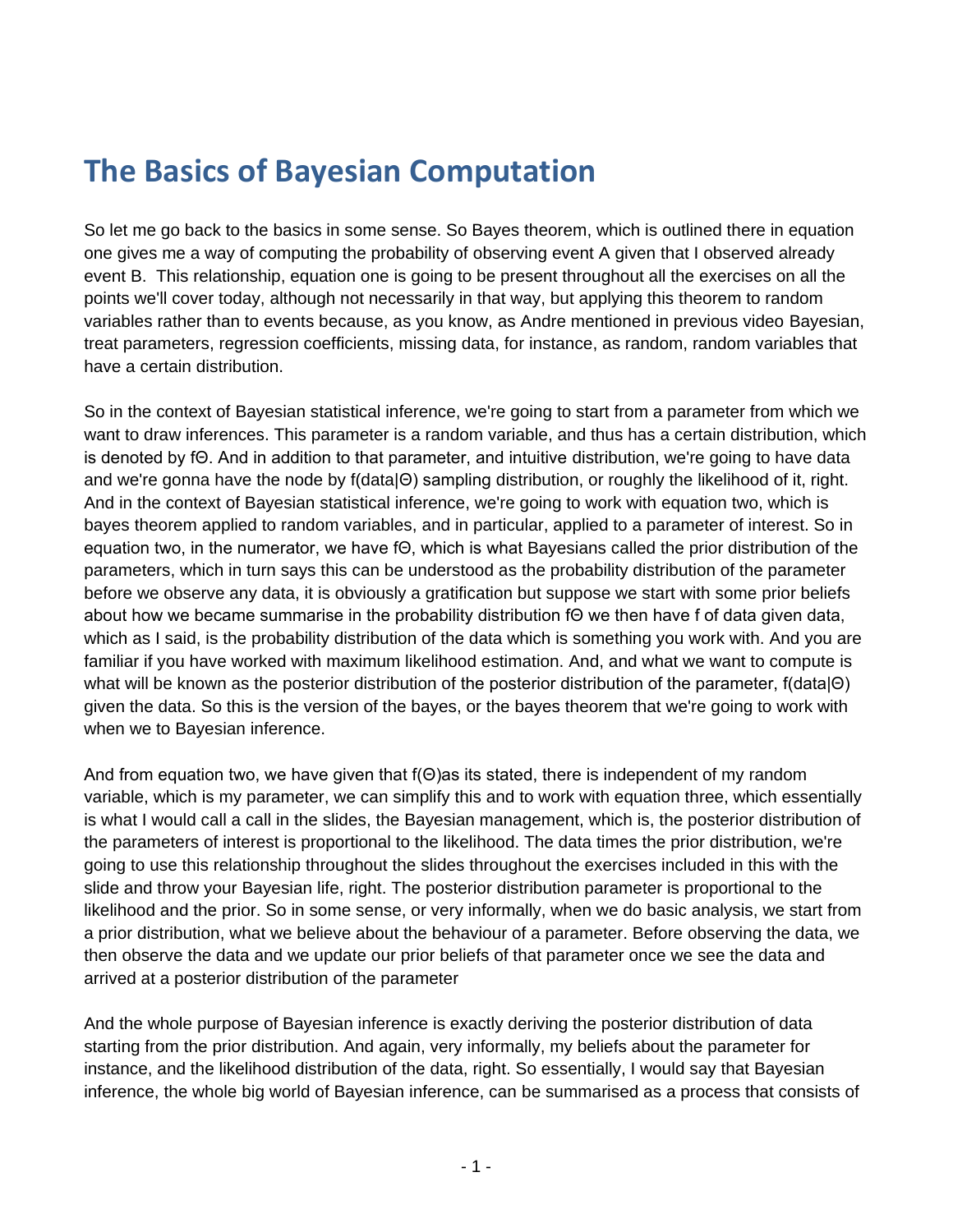four steps. First, we start from a likely explanation of the data and x's and y's, the dependent and independent variables in our models, we then need to specify a prior distribution for the parameters of that model I'm examining, which in this case, I'm summarising all these parameters or denoting all these parameters as data. Once I have the data, I have the prior, and we get step three is perhaps the key step which is deriving the posterior distribution, which is, in some sense, the most difficult step. And finally, once I have once I have derived the posterior distribution, I can summarise it computing posterior mean variances, reaching posterior what we know as posterior summaries.

So let me walk you through a simple example of how these four steps are applied in practice. Suppose you have two candidates, A and B competing in an election. And you're gonna have to excuse me for using a political science example, but I am a political science. So we have a and b two candidates running for office. And suppose we have an opinion poll, based on a representative sample conducted before the election, a poll with 1067 potential voters 556 of which stated they will vote for A 511 declaring they will vote for B. So based on this data, candidate A highers a Bayesian researcher to so that this researcher estimates the probability that A wins.

Okay, so let's go over the four steps of Bayesian analysis in this instance. Step one, segment one is specifying a model for the data. This case, and suppose I am ignoring the representative abstention. I have two possible responses for each individual who participated in this opinion poll, we have two potential answers to the question, Who would you vote for? Vote for A vote for B. So we can think of this? Remember, we have an opinion poll with 1067 responders can think of this as 1067 independent Bernoulli trials, where the success is voting for A voting for candidate A. So we're going to denote by P, the probability of success and by Y to be the choice that individual I makes, and I can take two r values. One, if I will vote for A, or zero, if I will go for B.

So we can think of the sampling distribution of the data as what we observe in equation 4for each individual in the sample has a probability P of success, and 1-p of failure. Again, success being voting for A, failure being voting for B because a Bayesian was hired by A. So, based on the responses to the public opinion poll, we arrived at these distributions later, which we see in equation five. Now, as I said, again, going back to the Bayesian mantra, the posterior distribution of the parameters, in this case, the parameter is going to be P, the probability of success is a simple example with the Bernoulli.

So the parameter of a Bernoulli distribution is p, the probability of success. So going back to the Bayesian mantra, posterior is proportional to the likelihood times the prior. What we have is that is that good exterior distribution of p, even the data is going to be proportional to the sampling distribution times the prior, which I will denote by f (p). And this takes us, this takes us to the second step. Remember I said any base analysis has four steps, step one, specifying the distribution data. Step two, choosing the prior distribution for p.

So we need to choose a prior for p and turns out that a typical prior distribution for parameters and present proportions rate estimated distribution. Specifically, the beta is what we know as a conduit prior distribution. A conduit prior is a prior such that the posterior follows the same distribution of the prior which is, as we will see, in this several examples, is very convenient. So what I'm saying here is that if I assume that beta, that the posterior still don't know, how it looked like, but I know it will be Beta.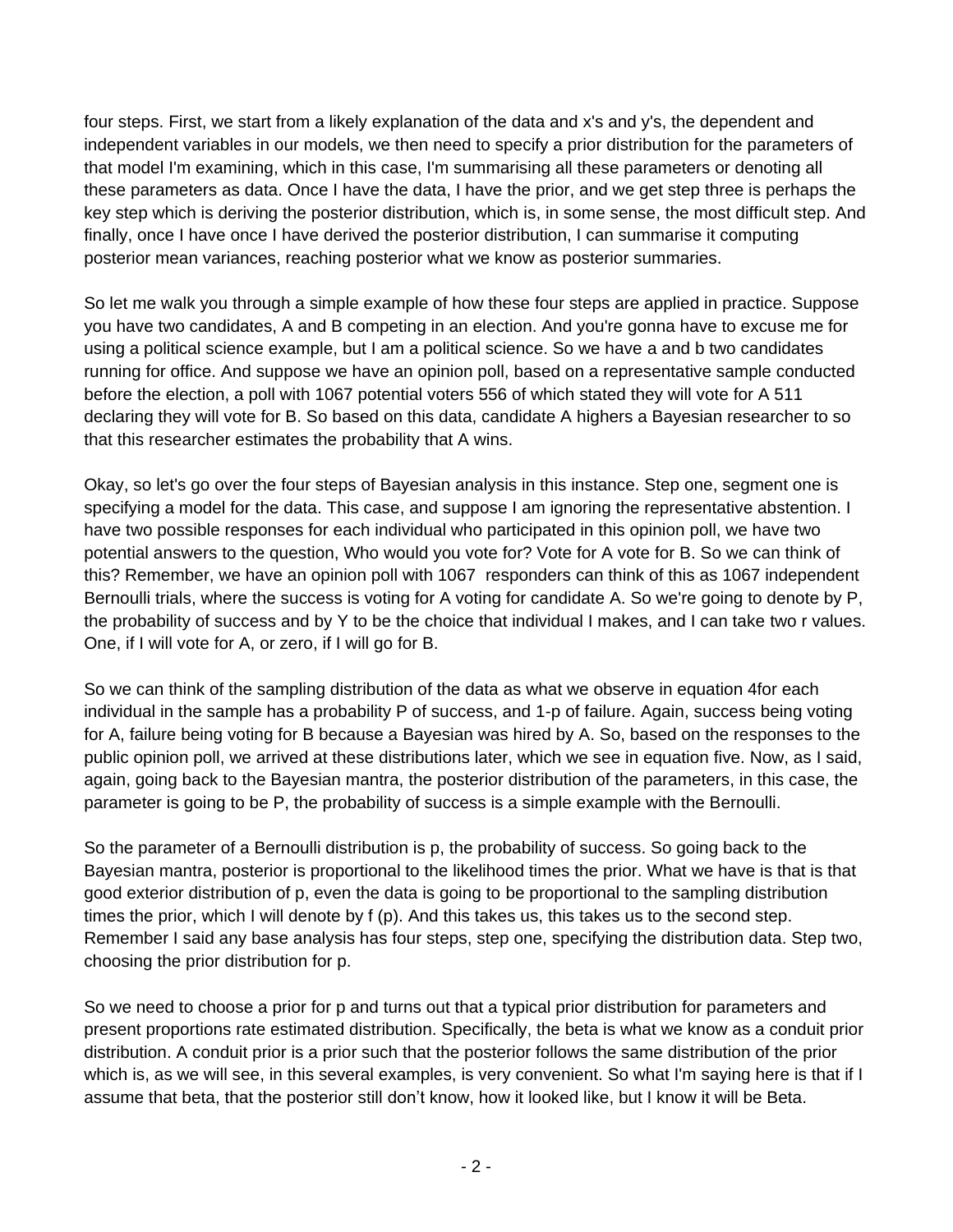Just a side note, why beta? well, because beta, as i said this use a sub prior for proportions of rights, because it has a very nice property of essentially bounding parameter between zero and one, which is what I want from and you can play with the code there are included with this materials called Beta Distribution.R which allows you to come to different values obtain different beta distributions, depending on what I will call here, the hyper parameters to distribution. So alpha and beta essentially control how the shape of the prior distribution, okay, so here we have a graph of betas with different combinations of parameters. Alpha and Beta, which control the form of the prior are known as hyper parameters. And these hyper parameters will influence how much weight the prior distribution has in the posterior distribution, essentially, is hyper parameters. And this applies to the beta distribution, but to any distribution. In general, the hyper parameters of a prior distribution, in some sense, control how much influence the prior distribution is going to have relative to the data in the determination of the posterior distribution.

Let me give you an example. Suppose I have no prior information at all about alpha and beta, or about the parameter P, and the parameter p being the probability of voting for A, suppose I have no idea, I have no information at all. But one way of incorporating this lack of information into the beta distribution is choosing alpha and beta equal to one. Why? Because as you can see here, if when I choose alpha and beta equal to one, I end up with a beta distribution, that the generated one or another way of putting this is that when I combine my data, the likelihood for the data will beta, prior parameters one and one, it turns out that the prior essentially incorporates no information at all another way of saying is that the posterior is going to be completely determined by the data. This type of or mainly determined by the. So these type of prior distributions that incorporate very little information to the data, essentially, this type of priors in which the posterior form of the posterior is essentially determined by later another prior or called vague, or weakly informative prior. And you can see here, the posterior distribution for P is essentially proportional to the likelihood and the prior is sometimes vanished.

Now Let's go to the opposite extreme. Suppose that in addition to the poll I am currently analysing. There are several other polls that were conducted last month, two months ago, three months ago. And suppose to make things very simple, that I want to incorporate all that information. I think I want to use the result from previous polls and incorporate them in the prior and use that thing to inform, to inform our inferences and essentially, in the derivation in the posterior distribution of the parameters.

Well, one way of doing that is using same the same beta distribution, which I said is a conjugate prior. So having a beta prior leads to a beta posterior, which is nice. I know the form of a beta distribution. But now instead of having parameters alpha and beta equal to one I'm using, I'm specifying the alphas and betas based on or incorporating all information from the previous polls. I will collect connected before dealing with a polling question. So I use those priors. And the posterior now is going to be quite different. It turns out, you're going to be heavily influenced by the prior.

So we are already in step three of Bayesian inference procedure, what we have is that starting from a likelihood for later and choose having chosen the prior distribution for the parameters in this case, p, we arrived at the posterior distribution for the parameter and this posterior distribution is going to be a [inaudible] going to depend on the data but also on the priors. Specifically in this particular example,